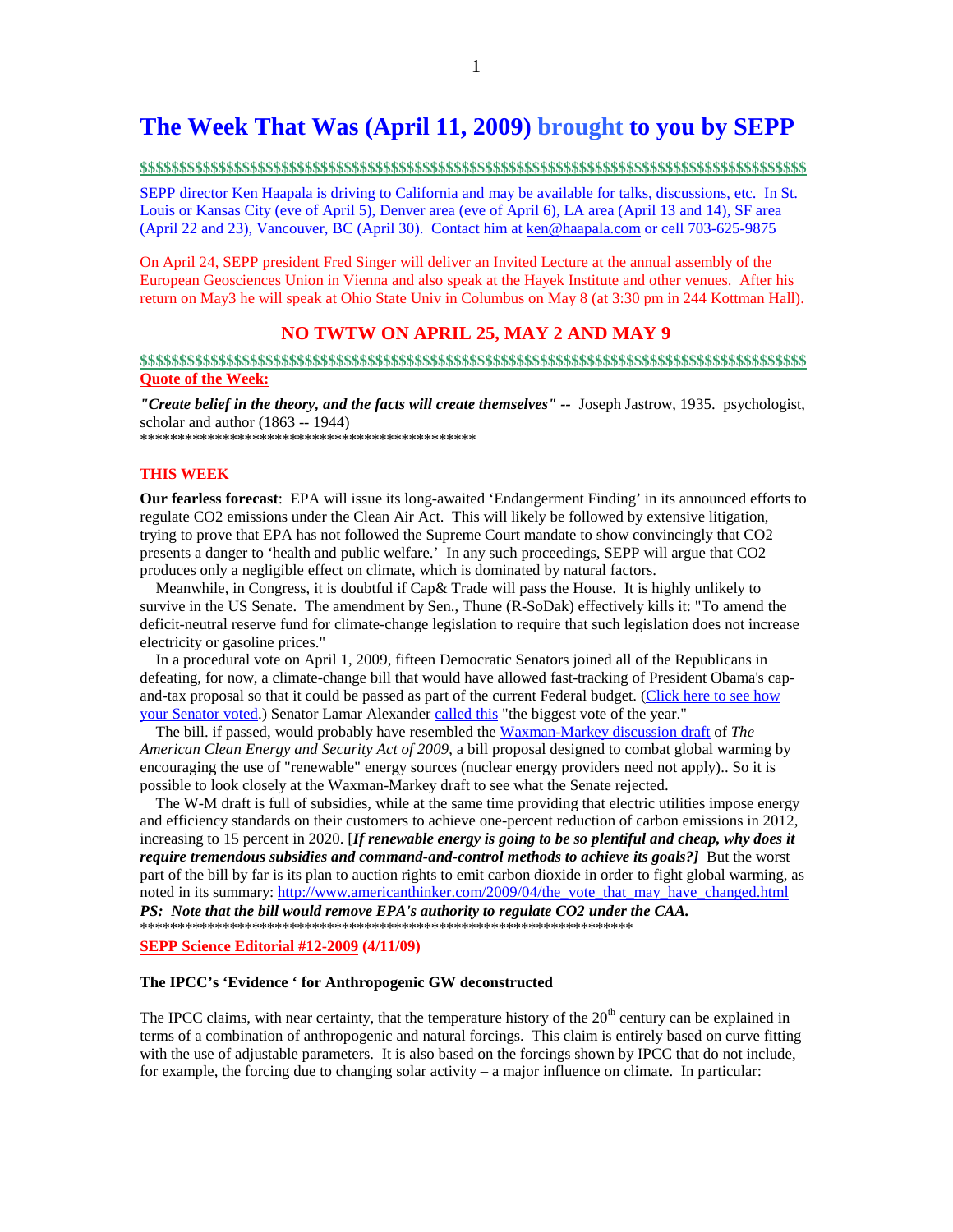While the forcing from GH gases can be reasonably well estimated, its effect on climate is highly uncertain – mainly because of uncertainties about cloud microphysics and the unknown amount (and even the sign) of feedback from clouds and water vapor. For example, IPCC's climate models show a climate sensitivity typically ranging from 1.5 degC to 4.5 and higher. (Stainforth et al, Nature 2005, have shown that a certain choice of cloud parameters can get values as high as 11.5 degC.) In fact, the absence of agreement between patterns ('fingerprints) of observed and calculated temperature trends leads to climate sensitivities of 0.5 degC or even less.

The forcings from aerosols are highly uncertain, particularly the indirect effects. This can be seen clearly from the IPCC's graph showing such forcing. In addition, aerosol forcings have a particular geographic and temporal dependence, which is often not incorporated consistently into climate models. Finally, 'black carbon' and 'mineral dust' introduce additional uncertainties that are not even discussed by the IPCC.

• Major internal climate oscillations, such as the North Atlantic Oscillation and the Pacific Decadal Oscillation, are not incorporated into current climate models and must be brought in on an ad hoc basis in order to try to explain observed  $20<sup>th</sup>$  century climate changes.

• The IPCC's treatment of solar effects is disingenuous. Their forcing table only shows changes in Total Solar Irradiance (TSI), which are much too small to produce appreciable climate effects. On the other hand, changes in solar activity, by modulating cosmic ray intensity, can change cloudiness and thereby produce a major impact on climate. But the IPCC totally ignores such effects.

 In view of these many uncertainties, the IPCC claim that models can uniquely match the (global mean surface) temperatures of the 20th cy is just not credible. I view it as an exercise in 'curve fitting,' achieved by arbitrarily choosing several adjustable parameters. I note with some amusement that they still maintain this claim --even after the temperature record (of SSTs) had recently been corrected. Will they now adjust their parameters?

\*\*\*\*\*\*\*\*\*\*\*\*\*\*\*\*\*\*\*\*

### **1. Cap and Tax Collapse: Congress balks at one more bad Obama idea --** *WSJ*

**2. Waxman-Markey bill: Huge tax for Americans, huge playground for Wall Street** 

## **3. Black Carbon responsible for half of Arctic Warming. Dust plays role in Atlantic Warming**

**4. 100-Plus Scientists: Obama simply incorrect on Global Warming –** *CATO Institute*

**5. How the prophets of doom help to spread climate skepticism** 

**6. Self-hating humans need to relax and enjoy the warm weather while it lasts** 

**7. Show us the ball –** *Tom Friedman, NYT* 

## **8. Lessons from the Spanish renewables bubble –** *Gabriel Calzada* \*\*\*\*\*\*\*\*\*\*\*\*\*\*\*\*\*\*\*\*\*\*\*\*\*\*\*\*\*\*\*\*\*\*\*

### **NEWS YOU CAN USE**

Sen. Benjamin L. Cardin (D-MD) called cap-and-trade "the most significant revenue-generating proposal of our time," and said it would be difficult to pass without use of 'budget reconciliation' because Democrats would be forced to accommodate a handful of Republicans as they did in the debate over the president's stimulus package. Although winning use of the maneuver is unlikely, Cardin said, "a lot of us don't want to give up without a fight." http://www.washingtonpost.com/wp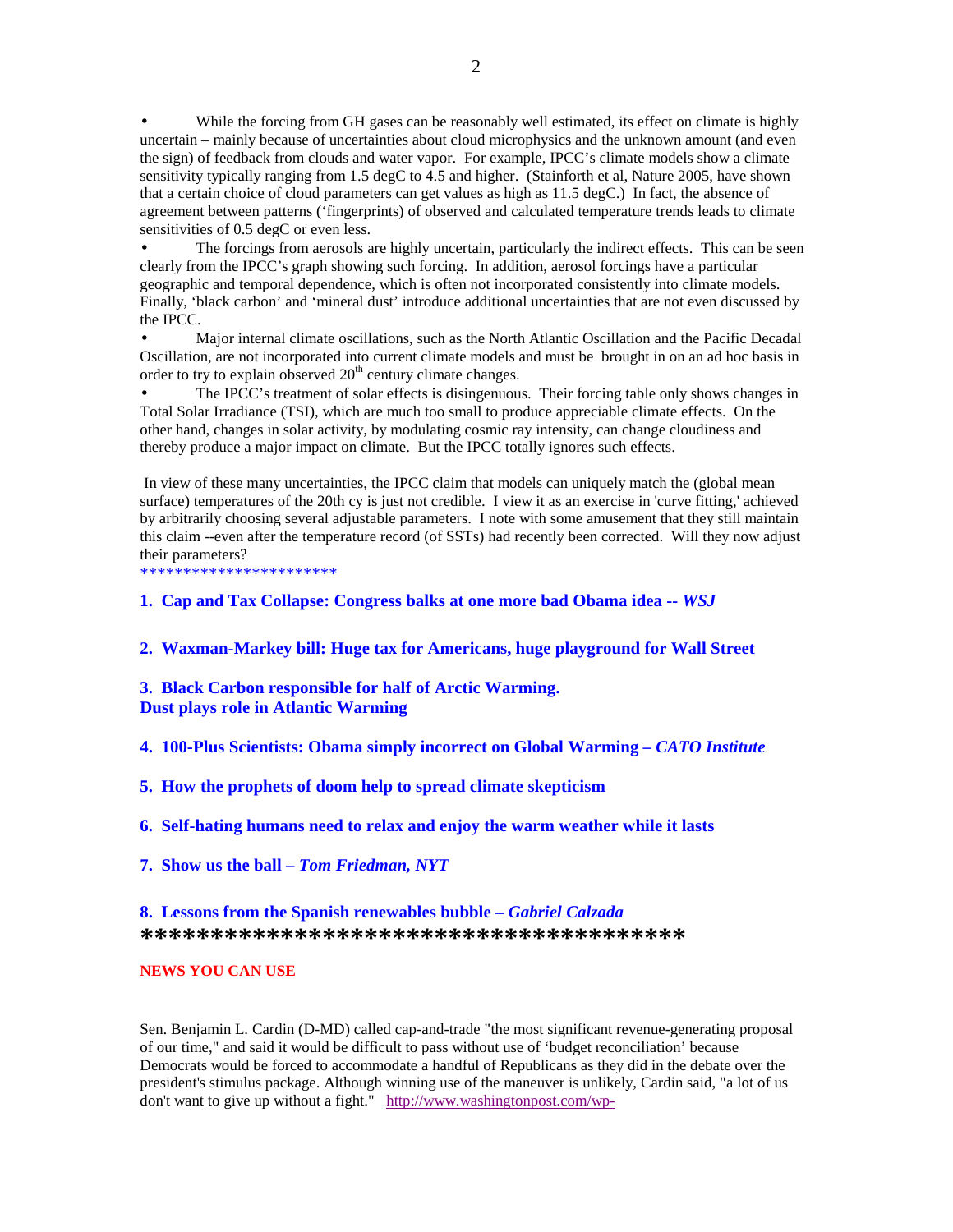dyn/content/article/2009/04/02/AR2009040203473.html?hpid=topnews \*\*\*\*\*\*\*\*\*\*\*\*\*\*\*\*\*\*\*\*\*\*\*\*\*\*\*\*\*\*\*\*\*\*\*\*\*\*\*\*\*\*\*\*\*\*\*\*\*\*\*\*\*\*\*\*

**No Wonder Climate Alarmists Refuse to Debate** Marc Sheppard is the editor of AT's forthcoming Environment Thinker http://www.americanthinker.com/2009/04/no\_wonder\_climate\_alarmists\_re.html \*\*\*\*\*\*\*\*\*\*\*\*\*\*\*\*\*\*\*\*\*\*\*\*\*\*\*\*\*\*\*\*\*\*\*\*\*\*\*\*\*

A reasonably unbiased discussion (4/6/2009) http://www.healthnewsdigest.com/news/Environment\_380/Global\_Warming\_-\_Fact\_or\_Fiction.shtml**.**

Heartland vs Copenhagen: http://spectator.org/archives/2009/04/03/the-real-climate-deniers \*\*\*\*\*\*\*\*\*\*\*\*\*\*\*\*\*\*\*\*\*\*\*\*\*\*\*\*\*\*\*\*\*\*\*\*\*\*\*\*\*\*\*\*\*\*\*\*\*\*\*\*\*\*\*\*\*\*

**In Newsweek? -** We all know civilization is doomed if we don't reduce carbon emissions, right? The physicist Freeman Dyson disagrees. Dyson doesn't dispute that human activity is causing warming. But he challenges the consensus that warming will be catastrophic. In a New York Review of Books essay, Dyson wrote that warming "is mostly making cold places warmer rather than making hot places hotter." Carbon emissions could make the earth more fertile and prevent harm from global cooling, which isn't caused by humans. http://www.newsweek.com/id/192465/output/print \*\*\*\*\*\*\*\*\*\*\*\*\*\*\*\*\*\*\*\*\*\*\*\*\*\*\*\*\*\*\*\*\*\*\*\*\*\*\*\*\*

### **UNDER THE BOTTOM LINE**

Here is a summary that came out of the recent all *soo* important meeting of the climate science community in Copenhagen, from this oh so humble headline article in the UK Guardian, Six ways to save the world: scientists compile list of climate change clinchers which in part says

...*The congress was conceived as an update of the science of global warming ahead of the UN summit in December. The most recent Intergovernmental Panel on Climate Change report published in 2007 is now three to four years out of date [*and not scary enough*]. Recent observations confirm that, given high rates of observed emissions, the worst-case IPCC scenario projections (or even worse) are being realized [*while global temperatures have been falling*]. …. There is a significant risk that many of the trends will accelerate, leading to an increasing risk of abrupt or irreversible climatic shifts \*\*\*\*\*\*\*\*\*\*\*\*\*\*\*\*\*\*\*\*\*\*\*\*\*\*\*\*\*\*\*\*\*\*\*\** 

Lord Stern, the government's former climate change adviser, yesterday tried to increase the pressure on the G20. He said the argument that the first priority was to deal with the current economic crisis and postpone action on climate change was "wrong and should be confronted". --*The Guardian,* 31 March 2009 But on April 3: Climate change the biggest loser of G20 summit, warn environmental groups http://www.guardian.co.uk/environment/2009/apr/03/g20-climate-change-stimulus-package/print \*\*\*\*\*\*\*\*\*\*\*\*\*\*\*\*\*\*\*\*\*\*\*\*\*\*\*\*\*\*\*\*\*\*\*\*\*\*\*\*\*\*\*\*\*\*

#### http://www.google.com/hostednews/ap/article/ALeqM5hm1kMpA2nQALOfQL8Y8PxxTHNVtgD97EBF300

 WASHINGTON (AP) The president's new science adviser said that global warming is so dire, the Obama administration is discussing drastic options to cool Earth's air. John Holdren told The Associated Press in his first interview since being confirmed last month that the idea of geo-engineering the climate is being discussed. One such extreme option includes shooting pollution particles into the upper atmosphere to reflect the sun's rays. Holdren said such an experimental measure would only be used as a last resort. As he put it: "It's got to be looked at. We don't have the luxury of taking any approach off the table."

# **###################################**

## **1. CAP AND TAX COLLAPSE: CONGRESS BALKS AT ONE MORE BAD OBAMA IDEA**

WSJ editorial: Please pass Al Gore a Valium -- and better make it a double -- because his cap-and-trade dreams just took a dive in the U.S. Senate. In a vote late Wednesday, no fewer than 26 Democrats joined all 41 Republicans to insist that any new cap and tax on carbon energy would require at least 60 votes.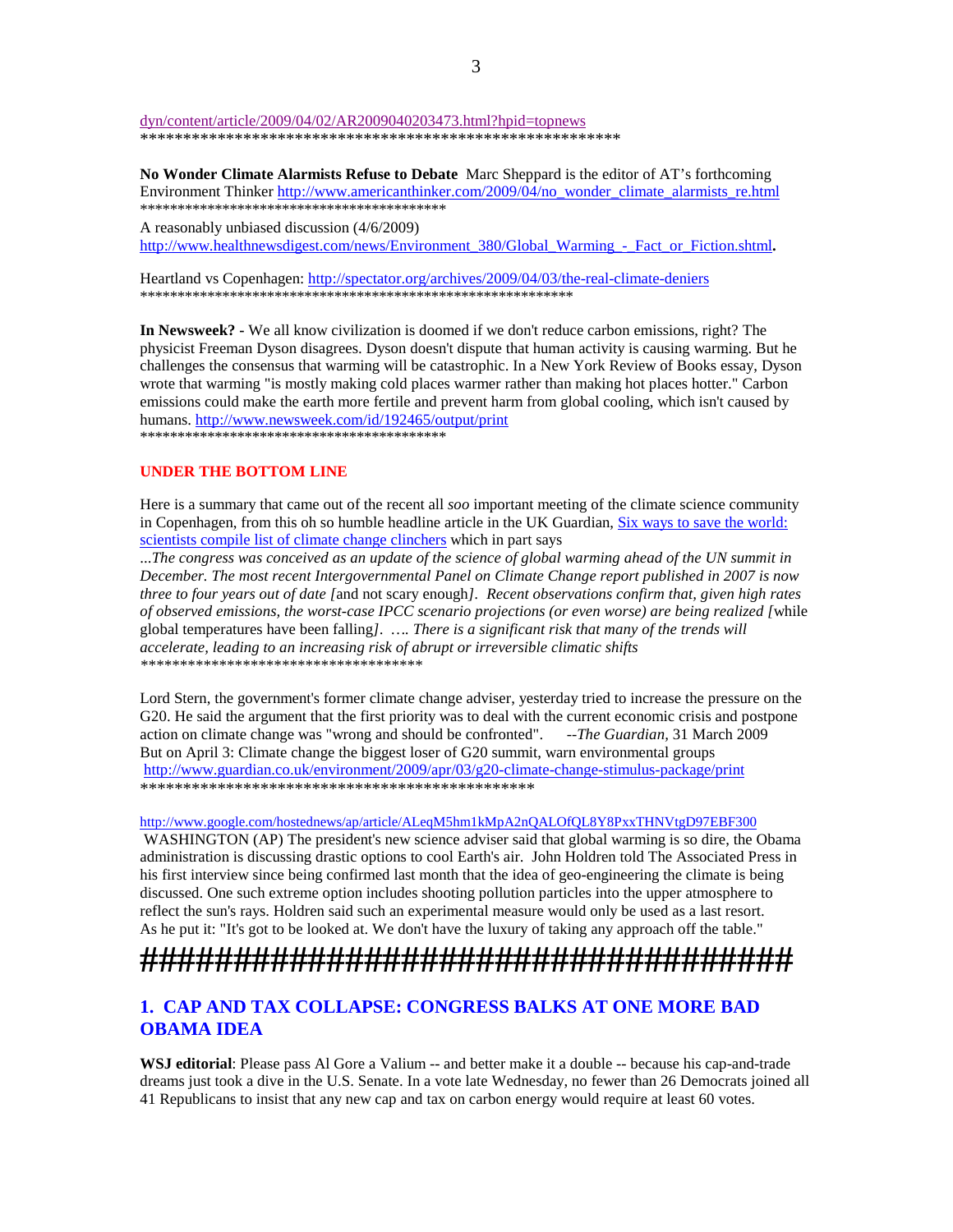Tennessee Republican Lamar Alexander called it "the biggest vote of the year" so far, and he's right. This means Majority Leader Harry Reid can't jam cap and tax through as part of this year's budget resolution with a bare majority of 50 Senators. More broadly, it's a signal that California and East Coast Democrats won't be able to sock it to coal and manufacturing-heavy Midwestern states without a fight. Senators voting in favor of the 60-vote rule included liberals from Wisconsin, Michigan and West Virginia. Now look for Team Obama to attempt to impose cap and tax the non-democratic way, via regulation that hits business and local governments with such heavy costs that they beg Congress for a less-harmful version.

Though the press corps has barely noticed, this means that two of President Obama's most economically destructive priorities have taken major hits in the last two weeks. The cap-and-tax collapse follows Pennsylvania Republican Arlen Specter's decision to oppose Big Labor's attempt to eliminate secret ballots in union organizing elections. If Mr. Specter holds firm, and as swing state Democrats also look for cover, Republicans will be able to prevail on a filibuster.

Opponents can't get complacent because the left will regroup, and the media-liberal activist consortium will start to get nasty with dissenters. But for now these are major victories for the U.S. economy, and we suspect they are also helping the stock market rally.

The most important remaining fight this year is over health care. Democrats seem intent on trying to plow that monumental change through with only 50 votes, even as they negotiate to bring along some Republicans. We hope these Republicans understand that a new health-care "public option" -- a form of Medicare for all Americans -- guarantees that the 17% of GDP represented by the health-care industry will be entirely government-run within a few years. This is precisely Mr. Obama's long-term goal, though he doesn't want to say it publicly.

If Republicans acquiesce, they will spend the rest of their days in public life raising taxes to pay for liabilities that will grow into the trillions of dollars. GOP leaders need to get out of the backrooms and start the same kind of public-education campaign on state-run health care that has helped to stall cap and tax and coercive unionization.

\*\*\*\*\*\*\*\*\*\*\*\*\*\*\*\*\*\*\*\*

## **2. WAXMAN-MARKEY: HUGE TAX FOR AMERICANS, HUGE PLAYGROUND FOR WALL STREET**

### **http://www.activecampaigns.net/connect/lt/t\_go.php?i=464&e=NjU5MDQz&l=http://thechillingeffec t.org/2009/04/03/waxman-markey-americas-huge-tax-wall-streets-huge-playground/**

*Greenwire* reports that Waxman-Markey has a lot of investors seeing green -- truckloads of it. The cap and tax proposal has been the talk of the Wall Street Green Trading Summit. "There are bucks to be made," said Neal Dikeman, a founding partner of Jane Capital.

Tell that to 3 to 4 million Americans that are likely to lose their jobs under a harsh cap and tax system, or the households that will be paying up to 129% more on their electricity bills.

If you blinked and missed it, then thank CEI's Marlo Lewis for keeping a watchful eye on the Senate floor today and Senator John Thune's crafty amendment, which would prohibit any future greenhouse gas capand-trade initiative from increasing gasoline prices and electricity rates for U.S. households and businesses. Die-hard cap and taxers, including Sens. Boxer, McCain, Lieberman and Sanders, all signed on. A bright spot in the debate to be sure, but Lewis still cautions:

*" it ain't over till its over. We should not underestimate the capacity of politicians to insist on having their cake and eating it. Again, Boxer pretends to see no contradiction between voting for Thune and supporting Obama's \$646 billion to \$1.9 trillion energy tax. The Thune amendment could also be jettisoned or vitiated by House-Senate conferees.* 

 *Nonetheless, the Thune amendment shows the path to victory. Cap-and-traders fear public retribution over high electricity and gasoline prices more than they fear the alleged horrors of global warming. Our*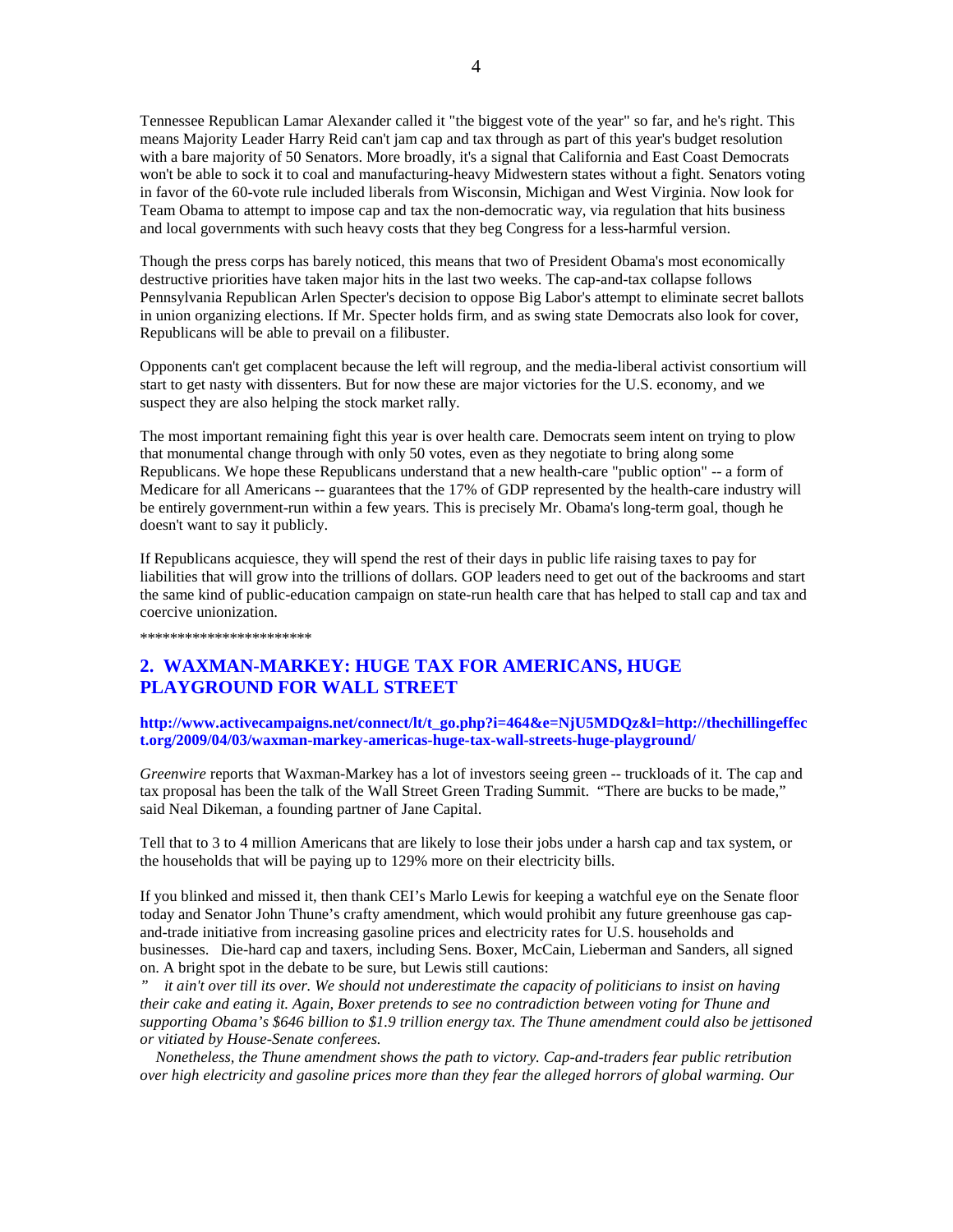## **3. NEW STUDY: BLACK CARBON\* RESPONSIBLE FOR HALF OF ARCTIC WARMING**

*Published on 2 April 2009, by Insciences http://insciences.org/article.php?article\_id=3985*

Washington, D.C., April 2, 2009: An article published this week in *Nature Geoscience* shows that black carbon is responsible for 50 percent, or almost 1 degC of the total 1.9C increased Arctic warming from 1890 to 2007. The paper by Drew Shindell of the NASA Goddard Institute for Space (GISS) and Greg Faluvegi of Columbia University also notes that most of the Arctic warming, 1.48C of the 1.9C, occurred from 1976 to 2007. The study is the first to quantify the Arctic's sensitivity to black carbon emissions from various latitudes, and concludes that the Arctic responds strongly to black carbon emissions from the Northern Hemisphere mid-latitudes, where the emissions and the forcing are greatest.

Black carbon is an aerosol produced from the incomplete combustion of fossil fuels and biomass and is estimated to be the second or third largest contributor to climate change. Its emissions cause damage in two ways: while in the atmosphere, the dark particulates absorb sunlight and emit it as heat; when it falls back to earth it can darken snow and ice, reducing their reflectivity and accelerating melting.

------------------------------------------------

## **Dust Plays Role in Atlantic Warming**

**AFP, March 27, 2009** -- A decrease in airborne dust and volcanic emissions has contributed to warming the North Atlantic Ocean in the past three decades, a study showed.

About 70 percent of the Atlantic's warming since 1980, at an average per-decade rate of a half-degree Fahrenheit (a quarter-degree Celsius), was due to less dust blown from African dust storms or to volcanic eruptions, scientists wrote in the journal *Science*.

"Volcanoes and dust storms are really important if you want to understand (climatic) changes over long periods of time," said the study's lead author Amato Evan, a researcher with the University of Wisconsinhttp://dsc.discovery.com/news/2009/03/27/dust-atlantic-warming.html?campaign=w01-101-ae-0002

*SEPP Comment: These important forcings were not included in IPCC models*  \*\*\*\*\*\*\*\*\*\*\*\*\*\*\*\*\*\*\*\*\*\*\*\*\*\*

## **4. 100-PLUS SCIENTISTS: OBAMA SIMPLY INCORRECT ON GLOBAL WARMING**

Over 100 prominent scientists from more than a dozen countries, including a Nobel Prize winner, have signed a letter to President Barack Obama charging that his views on climate change are simply incorrect.

The letter sponsored by the Cato Institute cites a statement Obama made in November: "*Few challenges facing America and the world are more urgent than combating climate change. The science is beyond dispute and the facts are clear."*

Under the headline, With all due respect, Mr. President, that is not true, the scientists state:

*We, the undersigned scientists, maintain that the case for alarm regarding climate change is grossly overstated. Surface temperature changes over the past century have been episodic and modest and there has been no net global warming for over a decade now* 

 *The computer models forecasting rapid temperature change abjectly fail to explain recent climate behavior. Mr. President, your characterization of the scientific facts regarding climate change and the degree of certainty informing the scientific debate is simply incorrect.* 

The 115 signatories include Ivar Giaever, Ph.D., who shared the Nobel Prize for Physics in 1973 for his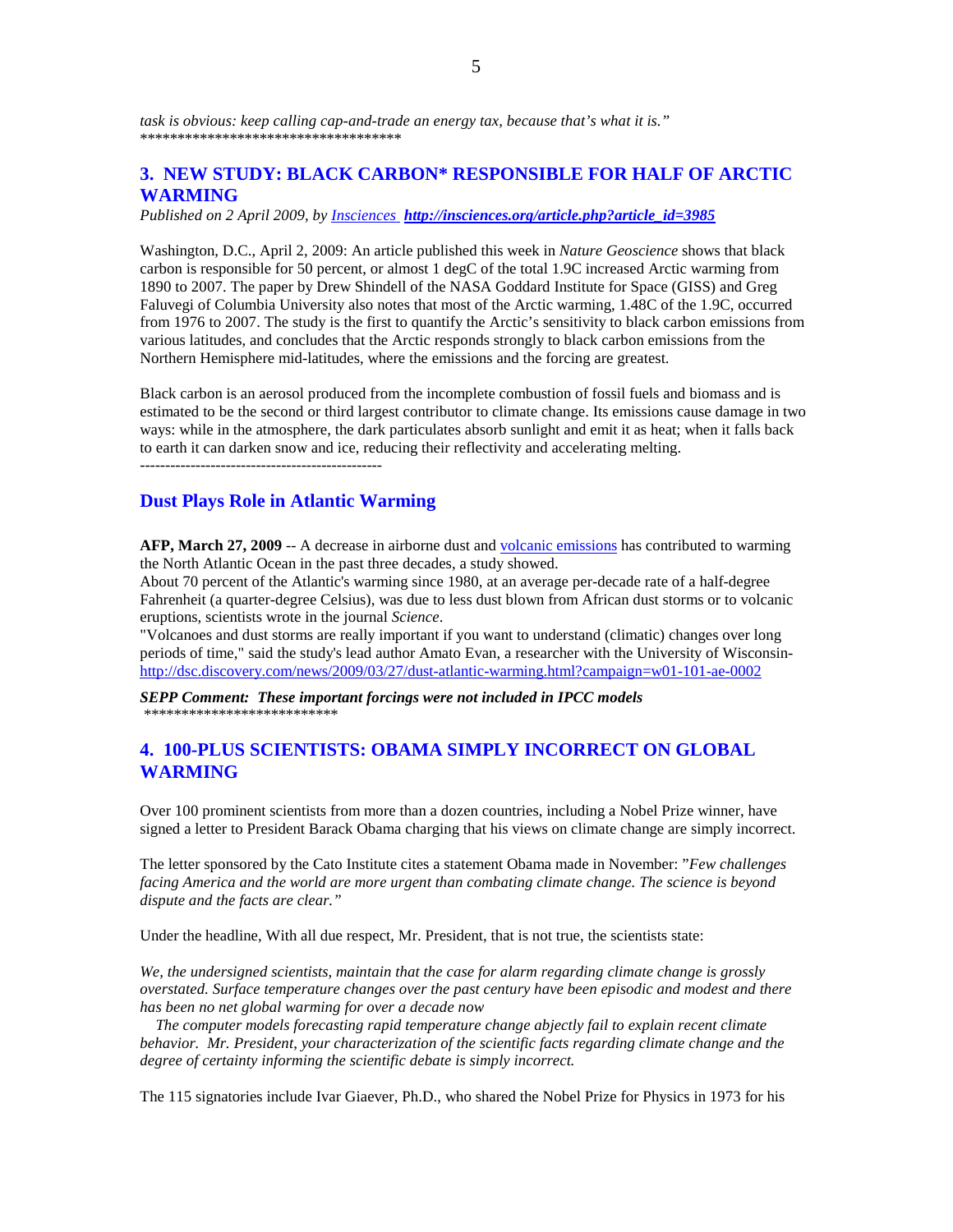work with superconductors at General Electric; John Blaylock, formerly with the Los Alamos National Laboratory; Richard Lindzen, Ph.D., at the Massachusetts Institute of Technology; and William Gray, Ph.D., the respected hurricane expert at Colorado State University.

The signers include scientists at Princeton University, U.S. Naval Academy, University of Kansas, University of Oklahoma, University of Colorado, and University of Missouri.

Among the countries represented by the signers are Britain, Canada, Italy, Norway, Germany, Australia, New Zealand, Japan, Argentina and South Africa.

A number of the scientists are current or former reviewers with the United Nations Intergovernmental Panel on Climate Change, which shared the 2007 Nobel Peace Prize with climate change crusader Al Gore, and have since reversed their views on man-made global warming. \*\*\*\*\*\*\*\*\*\*\*\*\*\*\*\*\*\*\*\*\*\*\*\*\*\*\*\*\*\*\*\*\*\*\*\*\*\*\*\*\*\*\*\*\*\*\*\*\*\*\*\*\*\*\*

## **5. HOW THE PROPHETS OF DOOM HELP TO SPREAD CLIMATE SKEPTICISM**

*Michael Shellenberger, Breakthrough Institute, 30 March 2009 http://thebreakthrough.org/blog/2009/03/are\_greens\_tipping\_the\_debate.shtml* 

Andy Revkin did an incisive piece on the claims around climate tipping points in the *NYTimes* on Sunday. It was nice to have the antidote to Tom Friedman's apocalyptic column on tipping points just pages away.

In 2006 a retired software executive insisted to me that we had only 10 years to do something dramatic about climate change (because that's what James Hansen had told him). When I gently suggested that 10 years was not a scientific number but rather an arbitrarily political one, the executive accused me of being anti-science. But the funny thing is that in January of this year Hansen told the *Guardian* that we have only four years left for the U.S. to act -- coincidentally, the same length of time in Obama's first term in office.

The assumption behind all of it is that throwing out these numbers -- four years, 10 years, 350 ppm, etc. -will provide the public and policy makers with a sense of urgency that global warming as an issue currently lacks. But there's no evidence to back up that assumptions. If any correlation were to be drawn, it would likely be the opposite, that the increasingly apocalyptic tone of those seeking action on climate change has resulted in an increasing number of voters (according to Gallup) who believe that the threat of global warming is being exaggerated.

While the tipping point discourse might make Hansen, Friedman, Gore, Romm et al. feel powerful and moral, it has done nothing to change the fundamental political economy of their preferred policy agenda, pollution pricing. Sen. Sherrod Brown (D-OH) isn't against cap and trade because he's a right-wing, market fundamentalist ideologue; the truth is that he's an outspoken, anti-globalization liberal. He's against cap and trade because of the impact it would have on his constituents, who depend on coal for 85 percent of their electricity, and who are trying to hang on to the last of their manufacturing facilities by a thread. That's not something that any amount of scary stories about tipping points or inspiring ads about the need to repower America will change.

The only thing that will interrupt that dynamic is a fundamentally different climate policy agenda. Unfortunately, that's not something the big green groups and their allies in Washington have so far shown much interest in. A green group climate lobbyist in Washington who is sympathetic to a larger energy investment agenda recently told me that earlier this year Waxman (with the help of Green allies) killed technology-neutral loan guarantees in the stimulus by saying they all would have gone to nuclear, and to coal-to-liquid (which was clearly not the case), and that Waxman and green groups will now try to kill clean-energy investments outside of any climate bill. This is what Ted and I helped do in 2003 (to our own Apollo energy legislation no less) when we were still being good green soldiers.

So much for urgent action to prevent tipping points. H/t CCNet \*\*\*\*\*\*\*\*\*\*\*\*\*\*\*\*\*\*\*\*\*\*\*\*\*\*\*\*\*\*\*\*\*\*\*\*\*\*\*\*\*\*\*\*\*\*\*\*\*\*\*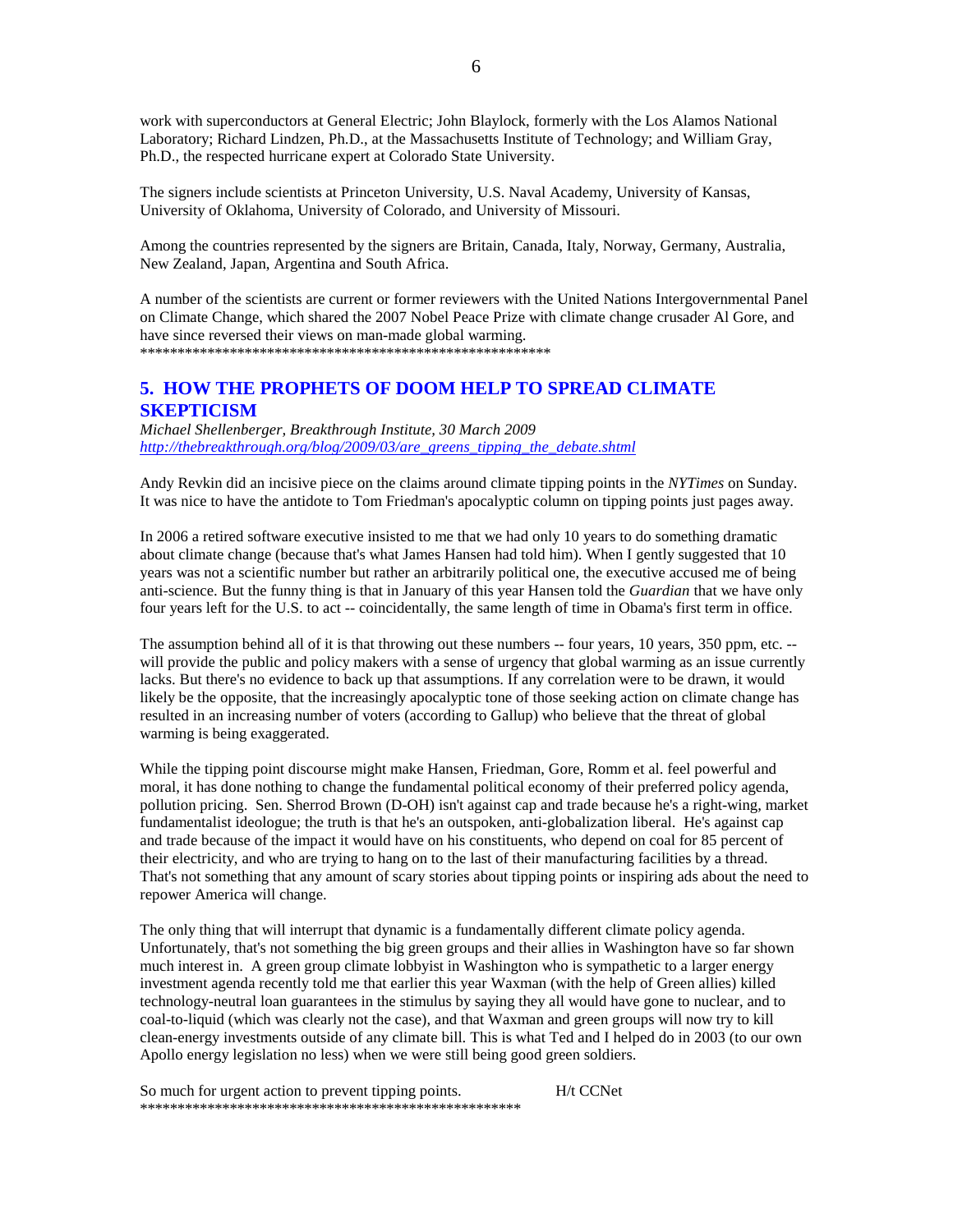## **6. SELF-HATING HUMANS NEED TO RELAX AND ENJOY THE WARM WEATHER WHILE IT LASTS**

*March 31, 2009 - by Matt Patterson* 

http://pajamasmedia.com/blog/no-suvs-around-during-the-roman-global-warming-crisis/

Ah, spring, when the earth slowly wakes from its winter slumber, a warming welcomed by nearly every living thing. Hard to believe some silly people are deathly afraid of warming weather - worried sick because the earth has warmed a degree or two over the last 150 years. Make no mistake - the earth has warmed. Unfortunately for the climate-change catastrophists, warming periods have occurred throughout recorded history, long before the Industrial Revolution and SUVs began spitting man-made carbon into the atmosphere. And as might be expected, these warm periods have invariably proven a blessing for humanity.

Consider: Around the 3rd century B.C., the planet emerged from a long cold spell. The warm period which followed lasted about 700 years, and since it coincided with the rise of Pax Romana, it is known as the Roman Warming. In the 5th century A.D., the earth's climate became cooler. Cold and drought pushed the tribes of northern Europe south against the Roman frontier. Rome was sacked, and the Dark Ages commenced. And it was a dark age, both metaphorically and literally - the sun's light dimmed and gave little warmth; harvest seasons grew shorter and yielded less. Life expectancy and literacy plummeted. The plague appeared and decimated whole populations. Then, inexplicably, about 900 A.D. things began to warm. This warming trend would last almost 400 years, a well-documented era known as the Medieval Warm Period. Once again, as temperatures rose, harvests and populations grew. Vineyards made their way into Northern Europe, including Britain. Art and science flourished in what we now know as the Renaissance.

Then around 1300 A.D. things cooled drastically. This cold spell would last almost 500 years, a severe climate event known as the Little Ice Age. Millions died in famine as glaciers advanced all over the world. The plague returned. In Greenland, the Norse colony that had been established during the Medieval Warming froze and starved. Arctic pack ice descended south, pushing Inuit peoples to the shores of Scotland. People ice skated on the Thames; they walked from Staten Island to Manhattan over a frozen New York Harbor. The year 1816 was remembered as the year without a summer, with some portions of the Northern Hemisphere seeing snowfall in June.

But around 1850 the planet began to warm up yet again. Glaciers retreated. Temperatures rose. This is the warming period which we are still enjoying today. And once again, the warmth brought bounty: The last 150 years have seen an explosion in life expectancy, population, and scientific progress like never before. Of course, even before the appearance of humans, the earth alternated throughout its history between extremes of heat and cold: 700 million years ago the planet was covered entirely in ice; 55 million years ago, a swampy greenhouse. Why?

What drives these ancient cycles? There are a lot of theories. The waxing and waning of solar output; cosmic rays and their role in cloud formation; the earth moving through plumes of galactic dust as it travels up and down through the arm of the Milky Way; plate tectonics redirecting the ocean currents; volcanism. Perhaps it is a combination of all of these things. Perhaps it is something as yet undiscovered. One thing for sure that it's not: SUVs.

Why, then, do otherwise sensible people believe that we are both causing the current warming and that the warmth is a bad thing? To me it seems some grotesque combination of narcissism and self-loathing, a mentality that says at once "I am so important that my behavior is causing this" and "I am so inherently tainted that it must be bad." For these self-hating humans who want us to cut our carbs (carbons, not carbohydrates), I say relax and enjoy the warmth while it lasts. Because it won't. No matter what we do, the ice and the cold and the dark will come again. That should be our worry. --------------------------------------------------------------------------------------------------

*Matt Patterson's commentary has appeared in the Washington Examiner, the Baltimore Sun, and Townhall. He is the author of "Union of Hearts: The Abraham Lincoln & Ann Rutledge Story."*  \*\*\*\*\*\*\*\*\*\*\*\*\*\*\*\*\*\*\*\*\*\*\*\*\*\*\*\*\*\*\*\*\*\*\*\*\*\*\*\*\*\*\*\*\*\*\*\*\*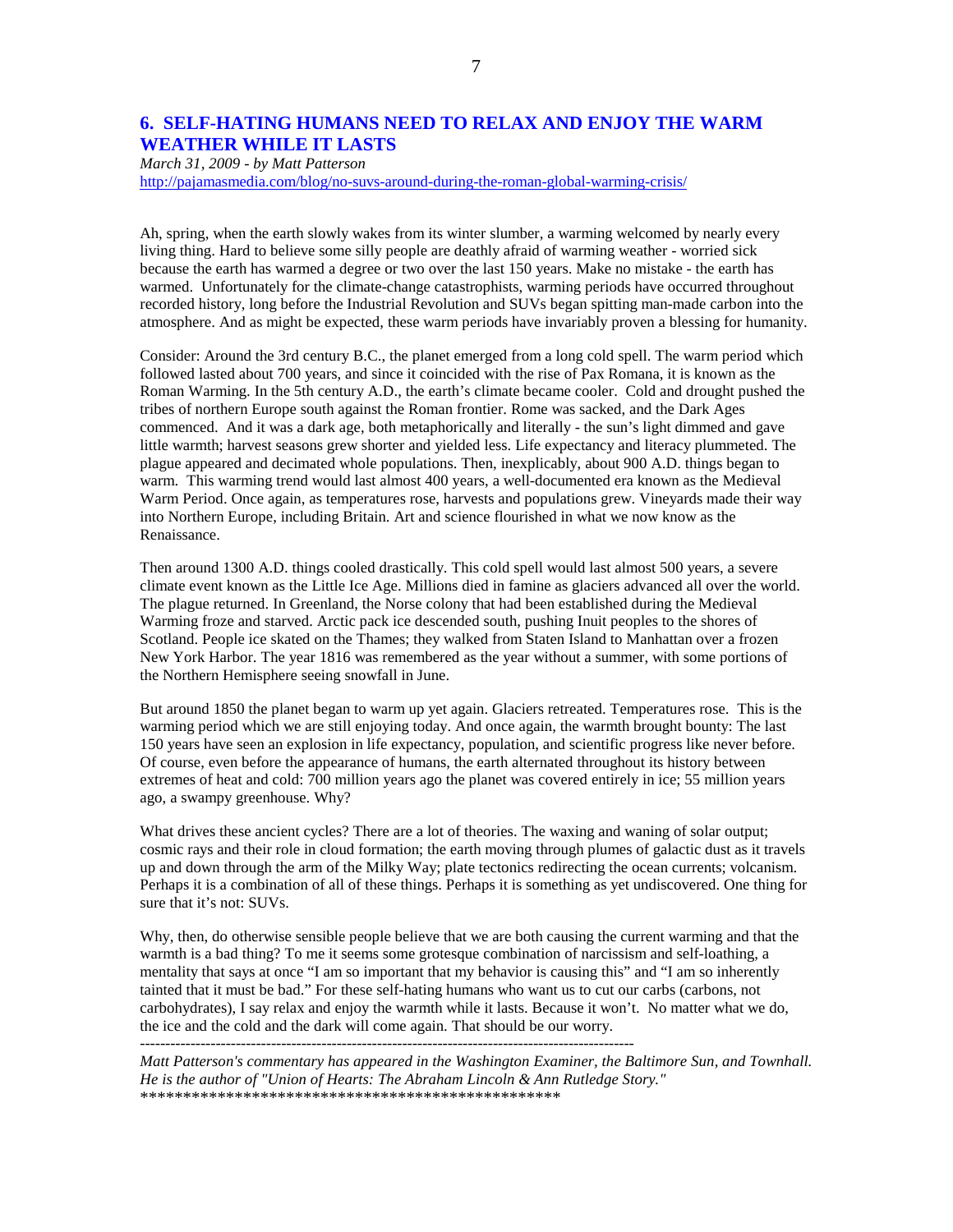### **7. SHOW US THE BALL**

By Thomas L. Friedman, NYT Op-Ed Columnist, April 8, 2009 **http://topics.nytimes.com/top/opinion/editorialsandoped/oped/columnists/thomaslfriedman/index.html?inline=nyt-per**

I am really encouraged by President Obama's commitment to clean energy and combating climate change. I just have three worries: whether he has the right policies, the right politics and the right official to sell his program to the country. Other than that, things look great!

Last week, House Democrats, with administration support, introduced a 600-page draft bill on energy and climate. At the center of it is a plan to reduce greenhouse-gas emissions through a complicated cap-andtrade system. These people have the very best of intentions, but I wish they would step back and ask again: Can cap-and-trade pass? Will it really work? And is it the best strategy, with all the bureaucracy it will require to monitor, auction emissions permits and manage the trading?

Advocates of cap-and-trade argue that it is preferable to a simple carbon tax because it fixes a national cap on carbon emissions and it "hides the ball" — it doesn't use the word "tax" — even though it amounts to one. So it can get through Congress. That was true as long as no one thought cap-and-trade could ever pass, but now that it might under Mr. Obama, opponents are not playing hide the ball anymore.

In the past two weeks, you could hear a chorus of Republicans, coal-state Democrats, right-wing think tanks and enviro-skeptics all singing the same tune: "Cap-and-trade is a tax. Obama is going to raise your taxes and sacrifice U.S. jobs to combat this global-warming charade, which many scientists think is nonsense. Worse, cap-and-trade will be managed by Wall Street. If you liked credit-default swaps, you're going to love carbon-offset swaps."

Some of the refrains from this song have a very catchy appeal. They could easily kill this effort. So, if the Obama team cares about the "ends" of a stronger America and a more livable planet, as much as the "means," I hope it will consider an alternative strategy, message and messenger.

STRATEGY Since the opponents of cap-and-trade are going to pillory it as a tax anyway, why not go for the real thing — a simple, transparent, economy-wide carbon tax? Representative John B. Larson, chairman of the House Democratic Caucus, has circulated a draft bill that would impose "a per-unit tax on the carbon-dioxide content of fossil fuels, beginning at a rate of \$15 per metric ton of CO2 and increasing by \$10 each year." The bill sets a goal, rather than a cap, on emissions at 80 percent below 2005 levels by 2050, and if the goal for the first five years is not met, the tax automatically increases by an additional \$5 per metric ton. The bill implements a fee on carbon-intensive imports, as well, to press China to follow suit. Larson would use most of the income to reduce people's payroll taxes: We tax your carbon sins and un-tax your payroll wins.

People get that — and simplicity matters. Americans will be willing to pay a tax for their children to be less threatened, breathe cleaner air and live in a more sustainable world with a stronger America. They are much less likely to support a firm in London trading offsets from an electric bill in Boston with a derivatives firm in New York in order to help fund an aluminum smelter in Beijing, which is what cap-andtrade is all about. People won't support what they can't explain.

MESSAGE Climate change is a real threat to a healthy planet Earth — the only home we have. But because the worst effects are in the future, many Americans have more immediate concerns. That is why our energy policy should be focused around "American renewal," not mitigating climate change.

We need a price on carbon because it will stimulate massive innovation in the next great global industry — E.T. — energy technology. In a warming world with huge population growth, clean power systems are going to be in huge demand. The scientific research and innovation needed for America to dominate E.T. the way it did I.T. could be the foundation for a second American industrial revolution, plus it would tip the whole planet onto a greener path. So American economic renewal is the goal, but mitigating climate change would be the great byproduct.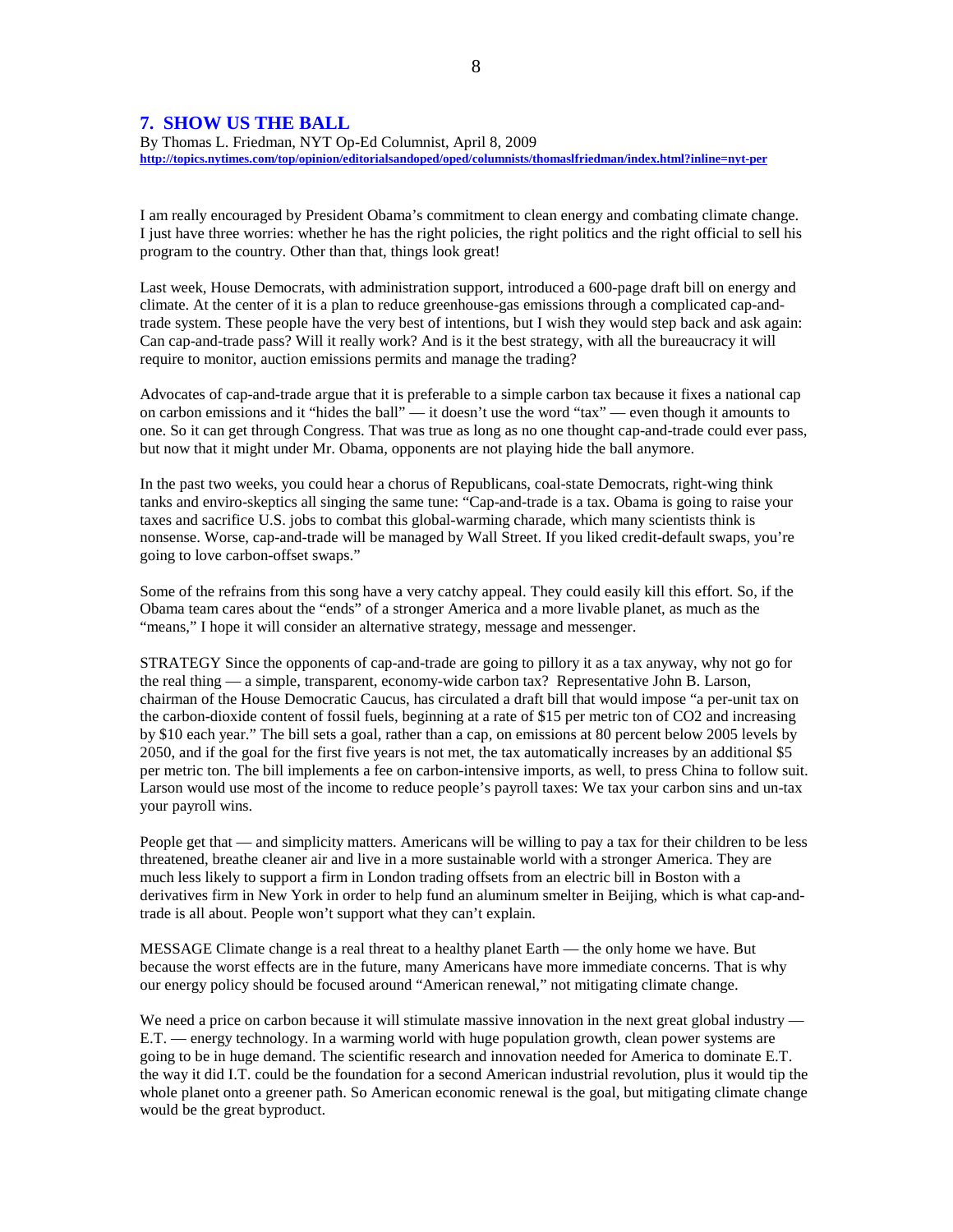MESSENGER The Obama administration's carbon tax spokesman — the one who should sell this to the country — should be the president's national security adviser, Gen. James Jones, not the environmentalists. The imposing former head of the Marine Corps could make a powerful case that a carbon tax is vitally necessary to stimulate investments in the clean technologies that would enable the U.S. to dominate E.T., while also shifting consumers to buy these new, more efficient and cleaner power systems, homes and cars.

He could make the case that the country with the most powerful clean-technology industry in the 21st century will have the most energy security, national security, economic security, healthy environment, innovative companies and global respect. That country must be America. So let's stop hiding the ball and have a strategy, message and messenger that tell it like it is — and make it so.

*SEPP comment: We're sure he means well but he's terribly confused (ignorant?) about the science* \*\*\*\*\*\*\*\*\*\*\*\*\*\*\*\*\*\*\*\*\*\*\*\*\*\*\*\*\*\*\*\*\*\*\*\*\*\*\*\*\*\*\*\*\*\*\*\*\*\*\*\*\*\*\*\*\*\*\*\*\*\*\*\*\*\*\*\*\*\*\*\*\*\*\*\*\*\*\*\*\*\*\*\*\*

## **8. LESSONS FROM THE SPANISH RENEWABLES BUBBLE: EXECUTIVE SUMMARY**

*Gabriel Calzada Alvarez et al, University Rey Juan Carlos, March 2009* 

*Europe's current policy and strategy for supporting the so-called "green jobs" or renewable energy dates back to 1997, and has become one of the principal justifications for U.S. "green jobs" proposals. Yet an examination of Europe's experience reveals these policies to be terribly economically counterproductive.* 

*This study is important for several reasons. First is that the Spanish experience is considered a leading example to be followed by many policy advocates and politicians. This study marks the very first time a critical analysis of the actual performance and impact has been made. Most important, it demonstrates that the Spanish/EU-style "green jobs" agenda now being promoted in the U.S. in fact destroys jobs, detailing this in terms of jobs destroyed per job created and the net destruction per installed MW. The study's results demonstrate how such "green jobs" policy clearly hinders Spain's way out of the current economic crisis, even while U.S. politicians insist that rushing into such a scheme will ease their own emergence from the turmoil. The following are key points from the study:* 

1. As President Obama correctly remarked, Spain provides a reference for the establishment of government aid to renewable energy. No other country has given such broad support to the construction and production of electricity through renewable sources. The arguments for Spain's and Europe's "green jobs" schemes are the same arguments now made in the U.S., principally that massive public support would produce large numbers of green jobs. The question that this paper answers is "at what price?"

2. Optimistically treating European Commission partially funded data1, we find that for every renewable energy job that the State manages to finance, Spain's experience cited by President Obama as a model reveals with high confidence, by two different methods, that the U.S. should expect a loss of at least 2.2 jobs on average, or about 9 jobs lost for every 4 created, to which we have to add those jobs that nonsubsidized investments with the same resources would have created.

3. Therefore, while it is not possible to directly translate Spain's experience with exactitude to claim that the U.S. would lose at least 6.6 million to 11 million jobs, as a direct consequence were it to actually create 3 to 5 million "green jobs" as promised (in addition to the jobs lost due to the opportunity cost of private capital employed in renewable energy), the study clearly reveals the tendency that the U.S. should expect such an outcome.

4. At minimum, therefore, the study's evaluation of the Spanish model cited as one for the U.S. to replicate in quick pursuit of "green jobs" serves a note of caution, that the reality is far from what has typically been presented, and that such schemes also offer considerable employment consequences and implications for emerging from the economic crisis.

5. Despite its hyper-aggressive (expensive and extensive) "green jobs" policies it appears that Spain likely has created a surprisingly low number of jobs, two- thirds of which came in construction, fabrication and installation, one quarter in administrative positions, marketing and projects engineering, and just one out of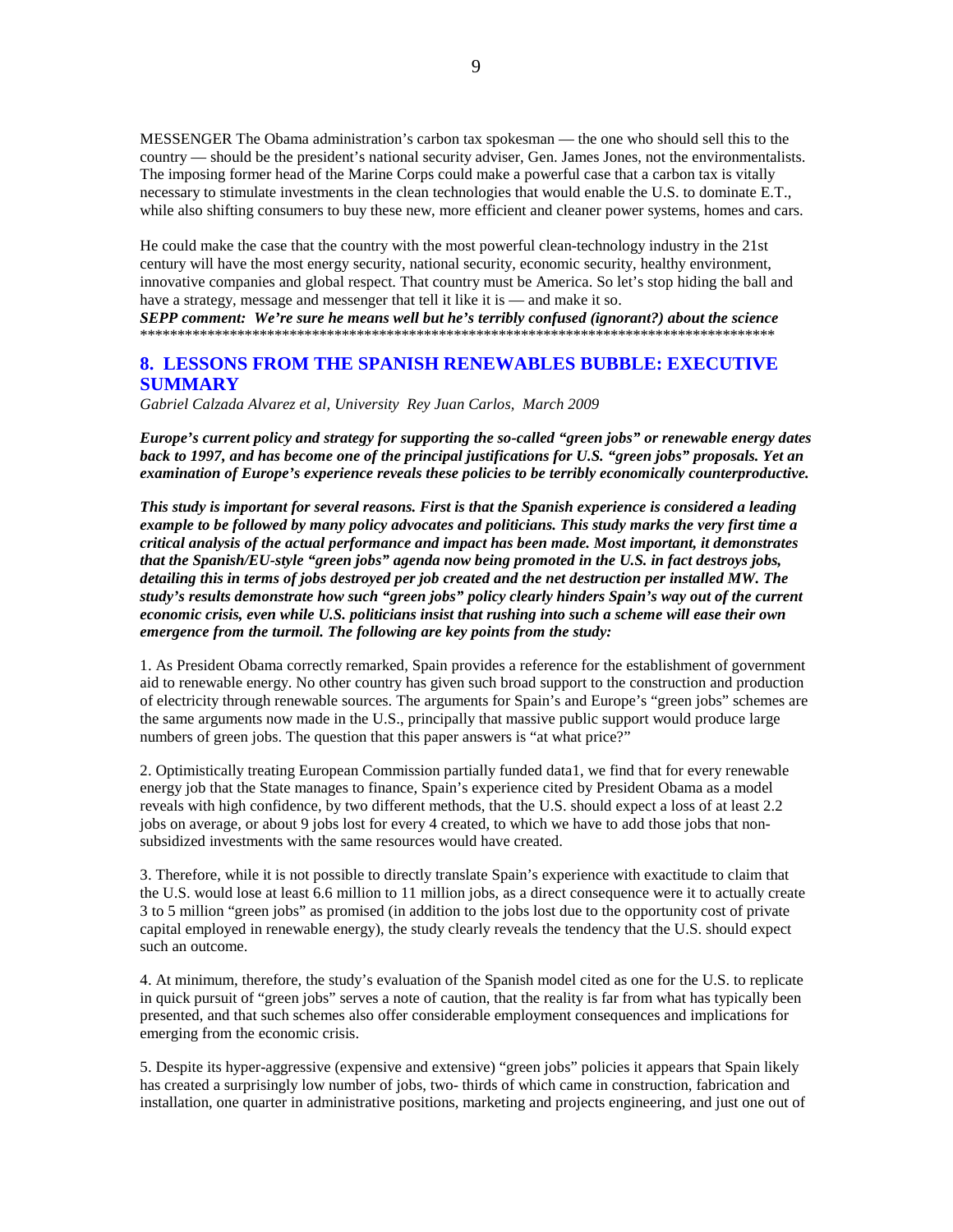ten jobs has been created at the more permanent level of actual operation and maintenance of the renewable sources of electricity.

6. This came at great financial cost as well as cost in terms of jobs destroyed elsewhere in the economy.

7. The study calculates that since 2000 Spain spent €571,138 to create each "green job", including subsidies of more than  $\epsilon$ 1 million per wind industry job.

8. The study calculates that the programs creating those jobs also resulted in the destruction of nearly 113,000 jobs elsewhere in the economy, or 2.2 jobs destroyed for every "green job" created.

9. Principally, these jobs were lost in metallurgy, non-metallic mining and food processing, beverage and tobacco.

10. Each "green" megawatt installed destroys 5.28 jobs on average elsewhere in the economy: 8.99 by photovoltaics, 4.27 by wind energy, 5.05 by mini-hydro.

11. These costs do not appear to be unique to Spain's approach but instead are largely inherent in schemes to promote renewable energy sources.

12. The total over-cost – the amount paid over the cost that would result from buying the electricity generated by the renewable power plants at the market price - that has been incurred from 2000 to 2008 (adjusting by 4% and calculating its net present value [NPV] in 2008), amounts to 7,918.54 million Euros (appx. \$10 billion USD)

13. The total subsidy spent and committed (NPV adjusted by 4%) to these three renewable sources amounts to 28,671 million euros (\$36 billion USD).

14. The price of a comprehensive energy rate (paid by the end consumer) in Spain would have to be increased 31% to being to repay the historic debt generated Executive Summary: Lessons from the Spanish renewables bubble by this rate deficit mainly produced by the subsidies to renewables, according to Spain's energy regulator.

15. Spanish citizens must therefore cope with either an increase of electricity rates or increased taxes (and public deficit), as will the U.S. if it follows Spain's model.

16. The high cost of electricity due to the green job policy tends to drive the relatively most energyintensive companies and industries away, seeking areas where costs are lower. The example of Acerinox is just such a case.

17. The study offers a caution against a certain form of green energy mandate. Minimum guaranteed prices generate surpluses that are difficult to manage. In Spain's case, the minimum electricity prices for renewable-generated electricity, far above market prices, wasted a vast amount of capital that could have been otherwise economically allocated in other sectors. Arbitrary, state-established price systems inherent in "green energy" schemes leave the subsidized renewable industry hanging by a very weak thread and, it appears, doomed to dramatic adjustments that will include massive unemployment, loss of capital, dismantlement of productive facilities and perpetuation of inefficient ones.

18. These schemes create serious "bubble" potential, as Spain is now discovering. The most paradigmatic bubble case can be found in the photovoltaic industry. Even with subsidy schemes leaving the mean sale price of electricity generated from solar photovoltaic power 7 times higher than the mean price of the pool, solar failed even to reach 1% of Spain's total electricity production in 2008.

19. The energy future has been jeopardized by the current state of wind or photovoltaic technology (more expensive and less efficient than conventional energy sources). These policies will leave Spain saddled with and further artificially perpetuating obsolete fixed assets, far less productive than cutting-edge technologies, the soaring rates for which soon-to-be obsolete assets the government has committed to maintain at high levels during their lifetime.